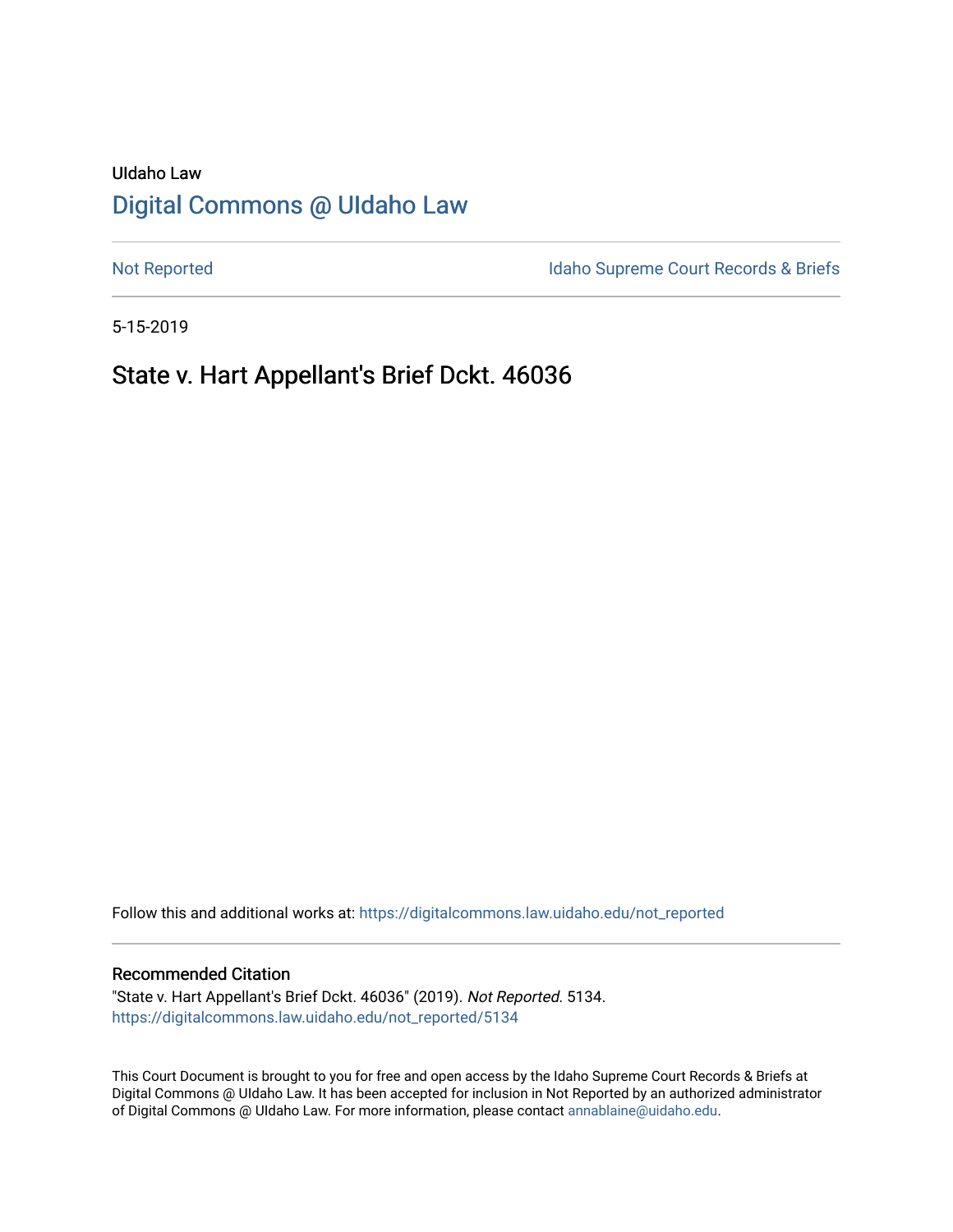Electronically Filed 5/15/2019 11 :47 AM Idaho Supreme Court Karel Lehrman, Clerk of the Court By: Brad Thies, Deputy Clerk

ERIC D. FREDERICKSEN State Appellate Public Defender I.S.B. #6555

JUSTIN M. CURTIS Deputy State Appellate Public Defender **I.S.B.** #6406 322 E. Front Street, Suite 570 Boise, Idaho 83702 Phone: (208) 334-2712 Fax: (208) 334-2985 E-mail: documents@sapd.state.id. us

### IN THE SUPREME COURT OF THE STATE OF IDAHO

) ) ) ) ) ) ) ) )

STATE OF IDAHO,

Plaintiff-Respondent,

V.

STEPHANIE DELL HART,

Defendant-Appellant.

NOS. 46036 & 46037

ADA COUNTY NOS. CR-FE-2013-17418 & CR0l-18-669

APPELLANT'S BRIEF

## STATEMENT OF THE CASE

### Nature of the Case

In this consolidated appeal, Stephanie Dell Hart appeals from the district court's order revoking probation in Docket No. 46036 and from her judgment of conviction for injury to a child in Docket No. 46037. She asserts that the district court abused its discretion by revoking probation in Docket No. 46036 and by imposing an excessive sentence in Docket No. 46037.

### Statement of the Facts & Course of Proceedings

In 2014, Ms. Hart pleaded guilty to possession of a controlled substance, and the district court imposed a sentence of seven years, with two years fixed, and the court retained jurisdiction.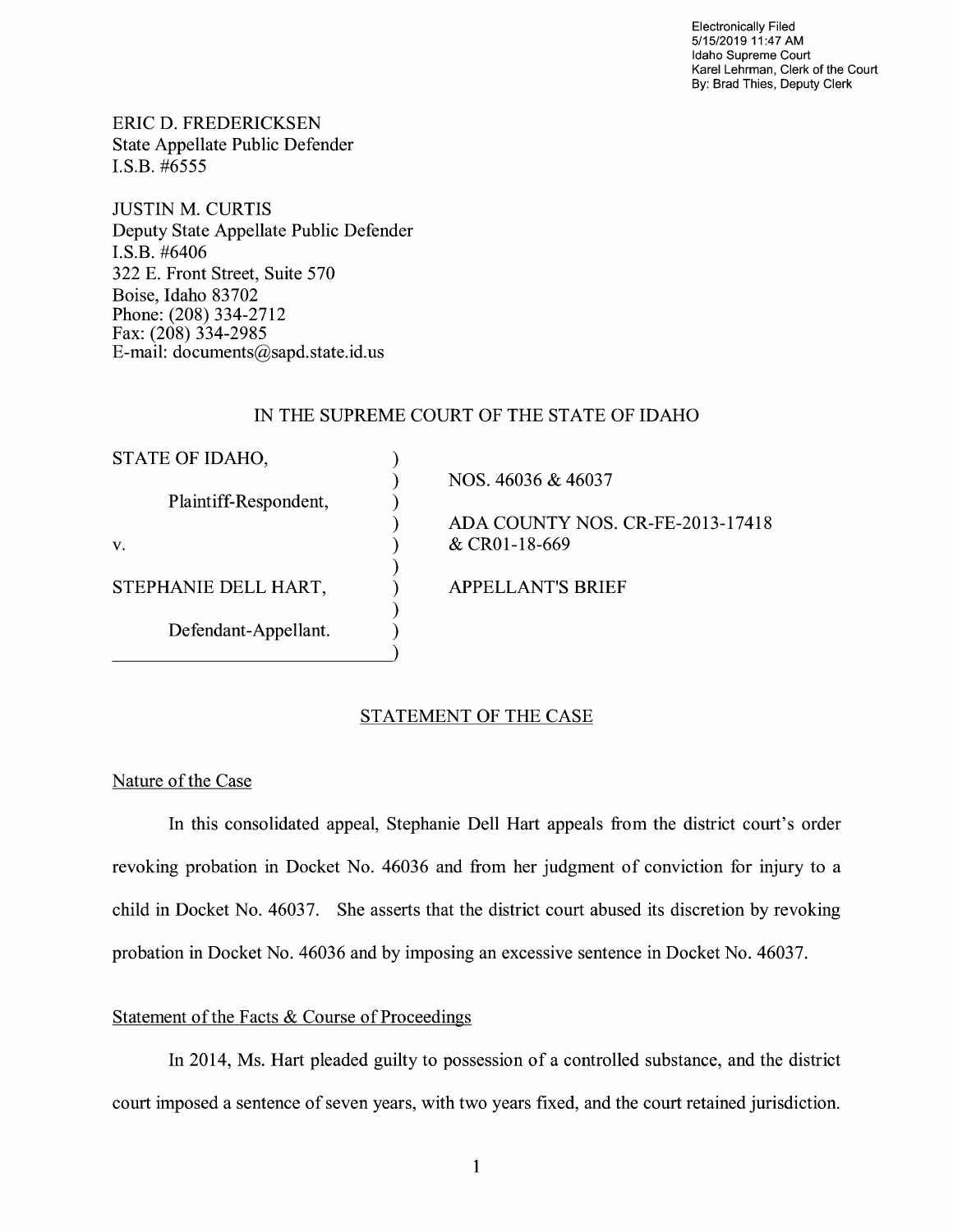(R., p.55.) The court subsequently suspended the sentence and placed Ms. Hart on probation for seven years. **(R.,** p.69.)

In November 2017, the State filed a motion for probation violation, alleging nine violations of the terms of her probation. (R., p.87.) Ms. Hart eventually admitted to violating her probation by committing the crimes of injury to a child and possession of drug paraphernalia and by using methamphetamines and marijuana. **(R.,** pp.103, 107.) She also pleaded guilty to the new charge of injury to a child. **(R.,** p.164.) The district court revoked Ms. Hart's probation and executed her sentence in Docket No. 46036 and imposed a sentence of ten years, with two years fixed, for injury to a child in Docket No. 46037. **(R.,** pp.109, 165.) Ms. Hart appealed in both cases. (R., pp.112, 168.) She asserts that the district court abused its discretion by revoking her probation in Docket No. 46036 and by imposing an excessive sentence in Docket No. 46037.

#### ISSUE

Did the district court abuse its discretion when it revoked Ms. Hart's probation in Docket No. 46036 and when it imposed a unified sentence of ten years, with two years fixed, in Docket No. 46037?

#### ARGUMENT

## The District Court Abused Its Discretion When Revoked Ms. Hart's Probation In Docket No. 46036 And When It Imposed A Unified Sentence Of Ten Years, With Two Years Fixed, In Docket No. 46037

"It is well-established that '[w]here a sentence is within statutory limits, an appellant has the burden of showing a clear abuse of discretion on the part of the court imposing the sentence."' *State v. Pierce,* 150 Idaho 1, 5 (2010) (quoting *State v. Jackson,* 130 Idaho 293, 294 (1997) (alteration in original)). Here, Ms. Hart's sentence for injury to a child does not exceed the statutory maximum. Accordingly, to show that the sentence imposed was unreasonable,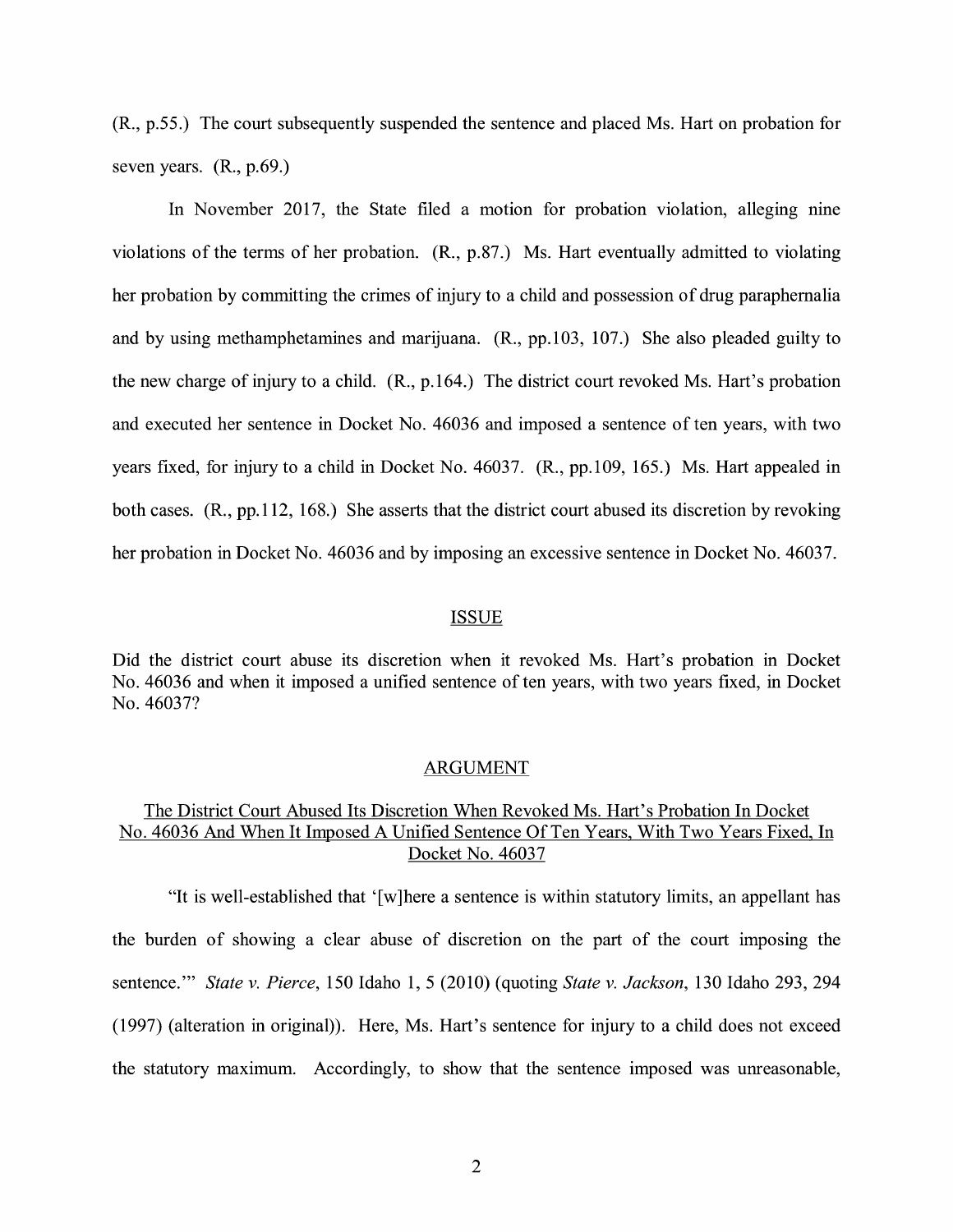Ms. Hart "must show that the sentence, in light of the governing criteria, is excessive under any reasonable view of the facts." *State v. Strand*, 137 Idaho 457, 460 (2002).

"'Reasonableness' of a sentence implies that a term of confinement should be tailored to the purpose for which the sentence is imposed." *State v. Adamcik*, 152 Idaho 445, 483 (2012) (quoting *State v. Stevens*, 146 Idaho 139, 148 (2008)).

In examining the reasonableness of a sentence, the Court conducts an independent review of the entire record available to the trial court at sentencing, focusing on the objectives of criminal punishment: (1) protection of society; (2) deterrence of the individual and the public; (3) possibility of rehabilitation; and (4) punishment or retribution for wrongdoing.

*Stevens*, 146 Idaho at 148. "A sentence is reasonable if it appears necessary to accomplish the primary objective of protecting society and to achieve any or all of the related goals of deterrence, rehabilitation, or retribution." *State v. Delling*, 152 Idaho 122, 132 (2011).

Further, the district court is empowered by statute to revoke a defendant's probation under certain circumstances. I.C. §§ 19-2602, -2603, 20-222. The Court uses a two-step analysis to review a probation revocation proceeding. *State v. Sanchez*, 149 Idaho 102, 105 (2009). First, the Court determines "whether the defendant violated the terms of his probation." *Id.* Second, "[i]f it is determined that the defendant has in fact violated the terms of his probation," the Court examines "what should be the consequences of that violation." *Id.* The determination of a probation violation and the determination of the consequences, if any, are separate analyses. *Id.*

Here, Ms. Hart does not challenge her admission to violating his probation. "When a probationer admits to a direct violation of her probation agreement, no further inquiry into the question is required." *State v. Peterson*, 123 Idaho 49, 50 (Ct. App. 1992). Rather, Ms. Hart submits that the district court abused its discretion by revoking her probation.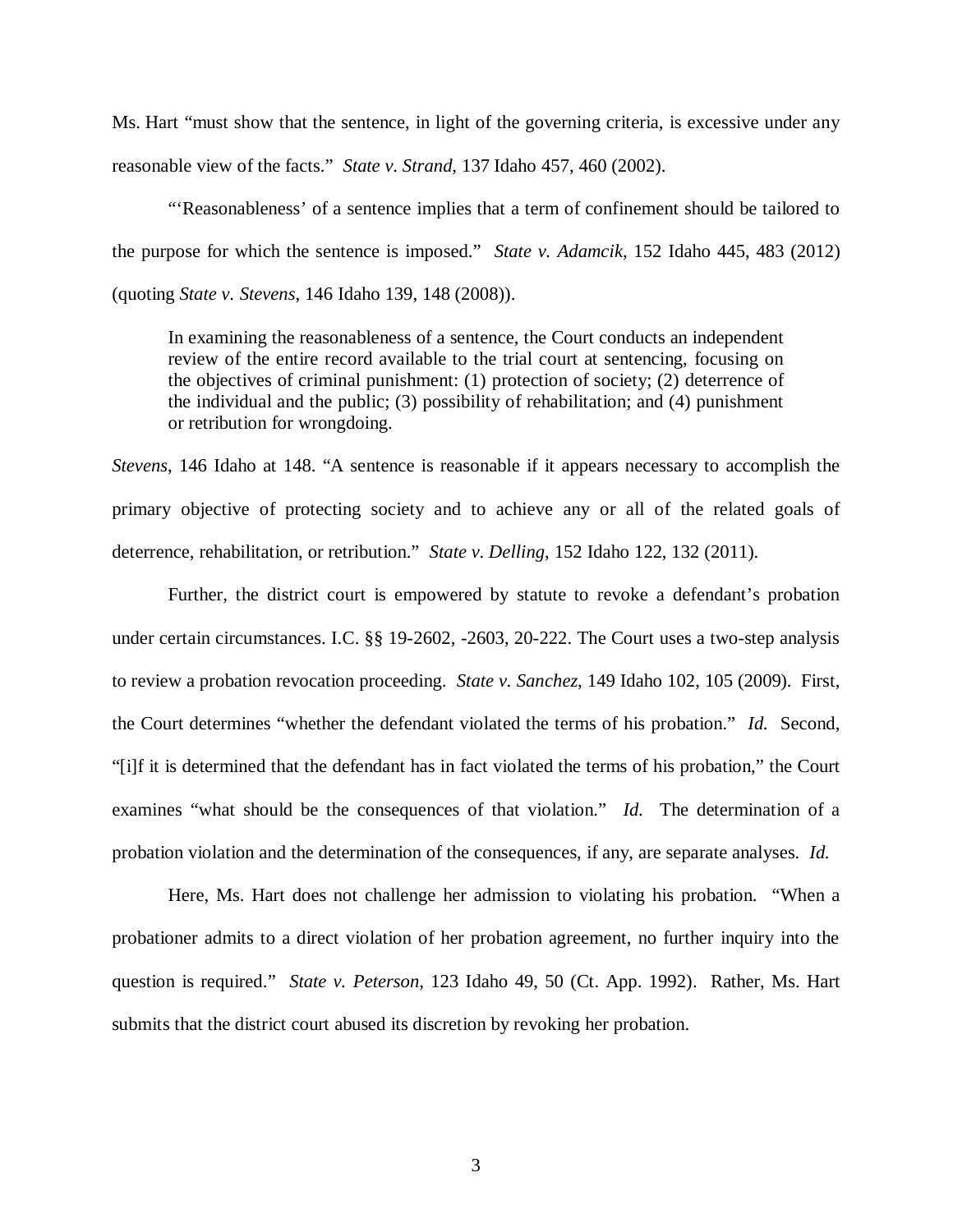"After a probation violation has been proven, the decision to revoke probation and pronounce sentence lies within the sound discretion of the trial court." *State v. Roy*, 113 Idaho 388, 392 (Ct. App. 1987). "A judge cannot revoke probation arbitrarily," however. *State v. Lee*, 116 Idaho 38, 40 (Ct. App. 1989). "The purpose of probation is to give the defendant an opportunity to be rehabilitated under proper control and supervision." *State v. Mummert*, 98 Idaho 452, 454 (1977). "In determining whether to revoke probation a court must consider whether probation is meeting the objective of rehabilitation while also providing adequate protection for society." *State v. Upton*, 127 Idaho 274, 275 (Ct. App. 1995). The court may consider the defendant's conduct before and during probation. *State v. Roy*, 113 Idaho 388, 392 (Ct. App. 1987).

In this case, counsel for Ms. Hart requested that the court retain jurisdiction. (Tr., p.23, Ls.6-11.) He also requested an underlying sentence of "one plus four or five, concurrent to her probation violation." (Tr., p.23, Ls.8-11.) Further, he emphasized that Ms. Hart had accepted responsibility – "She came in to the court. She admitted guilt. She admitted responsibility for what she did." (Tr., p.23, Ls.12-16.)

Further, counsel acknowledged that this "was a toxic situation for everybody. It wasn't great for the children there. It wasn't great for Ms. Hart. There were multiple people living in the house, and drug use, and things of that nature, and things spiraled out of control to where they find themselves with Ms. Hart sitting here today." (Tr., p.23, Ls.18-25.) Counsel acknowledged that drug use played a significant role in this case, but noted that Ms. Hart had been sober for a significant period of time. (Tr., p.24, Ls.1-6.)

Counsel emphasized that a rider would give Ms. Hart an opportunity to build on the reflections she had and get her quickly into programming. (Tr., p.24, Ls.18-25.) "I think the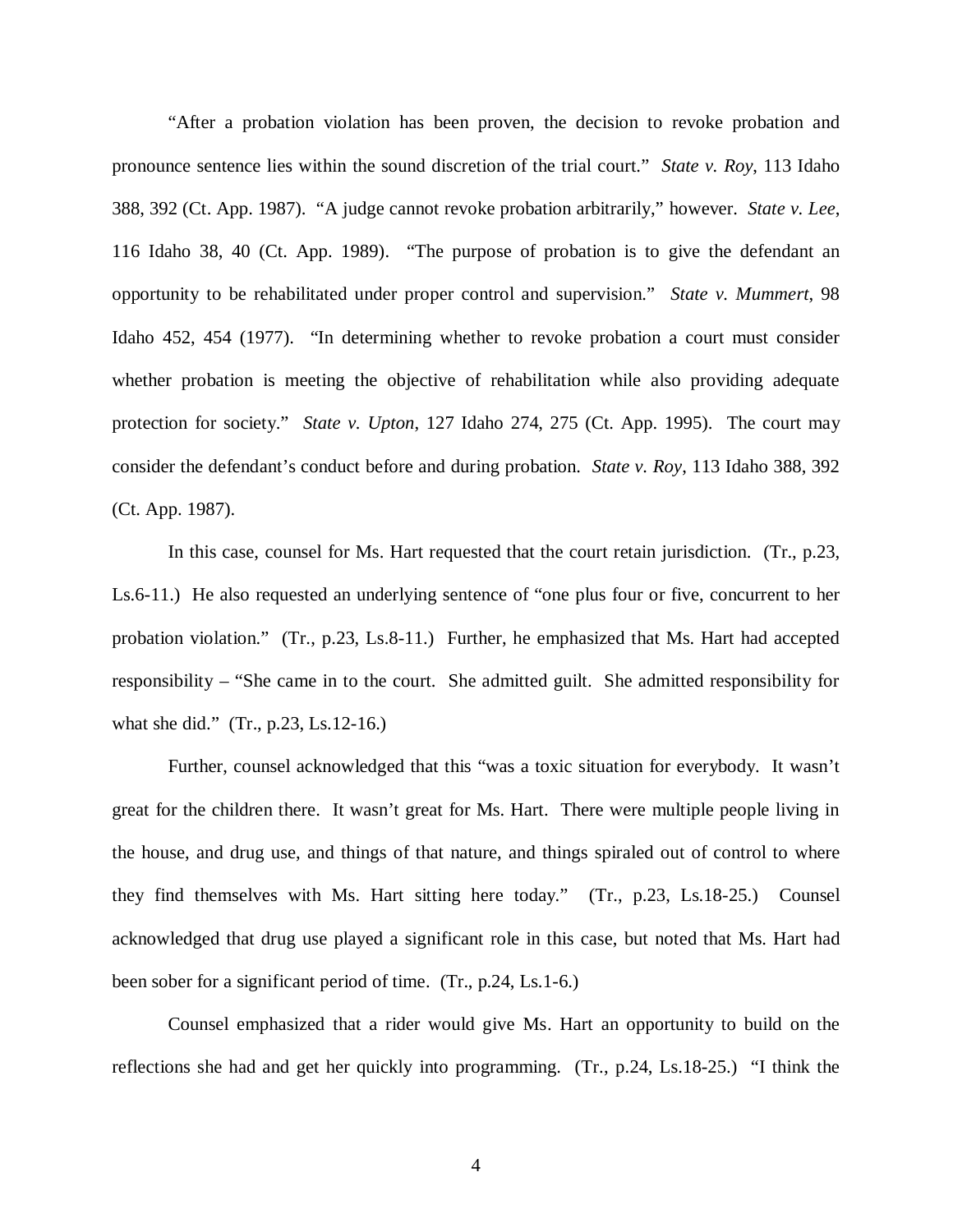rider would give the Court some insight into whether she is prepared and able to be released into the community as she puts forth." (Tr., p.25, Ls.7-10.) Counsel therefore requested a rider to "[give] her the opportunity to build on the process that she's taken to this point and put to use some of those skills and positive thinking she has." (Tr., p.25, Ls.10-15.)

Ms. Hart addressed the court at the hearing. She stated,

I want to apologize for my poor choices as well as myself - how I've been conducting myself. I'm very disgusted and remorseful for what I've done to my children and my family.

If given the opportunity to demonstrate that  $-$  I'm sorry, Your Honor  $$ demonstrate that I am capable of living a life and being productive in it and correcting my support systems, my life skills, and relocating away from the hazardous elements, I will be able to be more success.

 $(Tr., p.25, L.19 - p.26, L.3.)$ 

Considering that Ms. Hart accepted responsibility for her actions and expressed remorse, and wanted treatment and programming that would be available during a rider, she respectfully submits that the district court abused its discretion by revoking her probation in Docket No. 46036 and by imposing an excessive sentence in Docket No. 46037.

## **CONCLUSION**

Ms. Hart respectfully requests that the order revoking her probation be reversed and the case remanded for further proceedings. She also requests that this Court reduce her sentence as it deems appropriate or her case be remanded for a new sentencing hearing.

DATED this 15<sup>th</sup> day of May, 2019.

/s/ Justin M. Curtis JUSTIN M. CURTIS Deputy State Appellate Public Defender